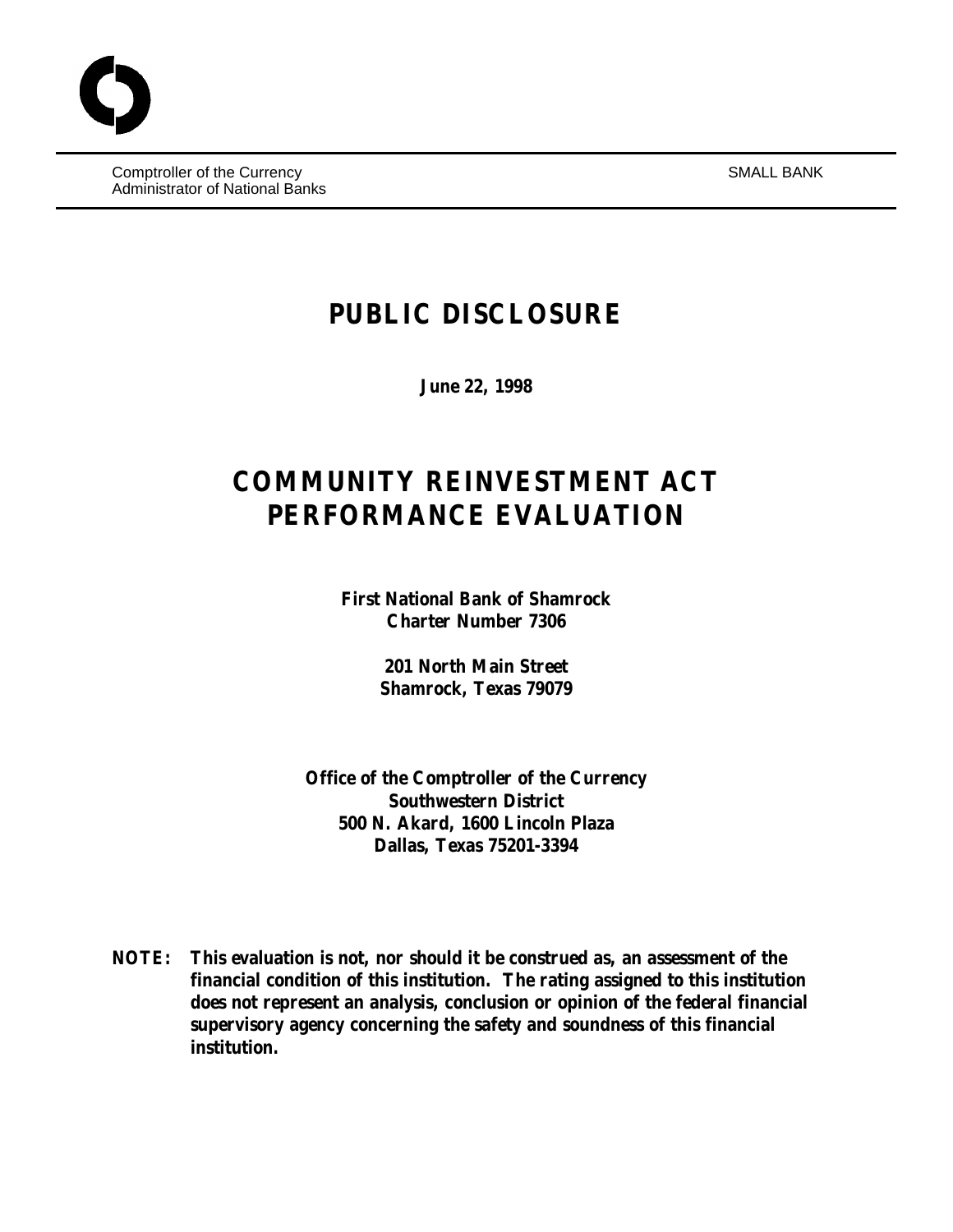# **GENERAL INFORMATION**

*The Community Reinvestment Act (CRA) requires each federal financial supervisory agency to use its authority when examining financial institutions subject to its supervision, to assess the institution's record of meeting the credit needs of its entire community, including low- and moderate-income neighborhoods, consistent with safe and sound operation of the institution. Upon conclusion of such examination, the agency must prepare a written evaluation of the institution's record of meeting the credit needs of its community.* 

*This document is an evaluation of the Community Reinvestment Act (CRA) performance of First National Bank of Shamrock prepared by the Office of the Comptroller of the Currency, the institution's supervisory agency, as of June 22, 1998 The agency rates the CRA performance of an institution consistent with the provisions set forth in Appendix A to 12 CFR Part 25.*

# **INSTITUTION'S CRA RATING:** This institution is rated **Satisfactory**.

The lending performance of First National Bank of Shamrock is satisfactory. The following highlights the bank's performance:

- ! The loan-to-deposit ratio is reasonable (considering public funds, large depositor concentrations, and low denial rates) given the bank's size, financial condition, capacity to lend, and assessment area credit needs.
- ! A substantial majority of loans and other lending related activities are in the bank's assessment area.
- ! The distribution of borrowers reflects, given the demographics of the assessment area, reasonable penetration among individuals of different income levels and businesses of different sizes.
- ! A rating of the geographic distribution of loans would not be meaningful.
- ! The bank has received no substantiated complaints about its performance in meeting assessment area credit needs.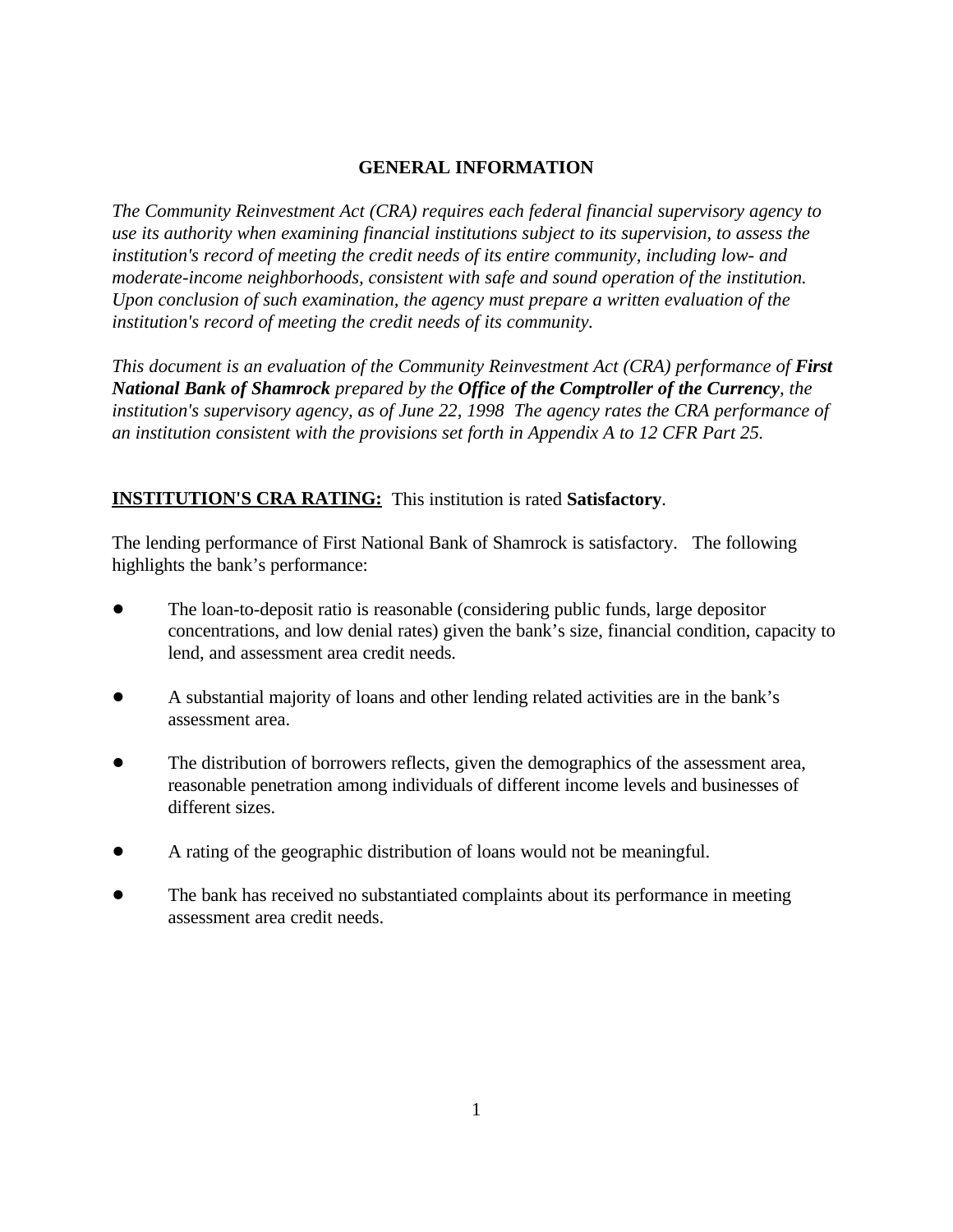*The following table indicates the performance level of First National Bank of Shamrock with respect to each of the five performance criteria.*

| <b>SMALL</b><br><b>INSTITUTION</b><br><b>ASSESSMENT</b><br><b>CRITERIA</b>                           | <b>First National Bank of Shamrock</b><br>PERFORMANCE LEVELS                        |                                                                                   |                                                                                    |  |
|------------------------------------------------------------------------------------------------------|-------------------------------------------------------------------------------------|-----------------------------------------------------------------------------------|------------------------------------------------------------------------------------|--|
|                                                                                                      | <b>Exceeds</b><br><b>Standards for</b><br><b>Satisfactory</b><br><b>Performance</b> | <b>Meets</b><br><b>Standards for</b><br><b>Satisfactory</b><br><b>Performance</b> | Does not meet<br><b>Standards for</b><br><b>Satisfactory</b><br><b>Performance</b> |  |
| Loan-to-Deposit<br>Ratio                                                                             |                                                                                     | $\mathbf X$                                                                       |                                                                                    |  |
| Lending in<br>Assessment Area                                                                        | X                                                                                   |                                                                                   |                                                                                    |  |
| Lending to<br>Borrowers of<br>Different<br>Incomes and to<br><b>Businesses of</b><br>Different sizes |                                                                                     | $\mathbf X$                                                                       |                                                                                    |  |
| Geographic<br>Distribution of<br>Loans                                                               | An analysis of the geographic distribution of loans would not be<br>meaningful.     |                                                                                   |                                                                                    |  |
| Response to<br>Complaints                                                                            | No complaints have been received<br>since the last examination.                     |                                                                                   |                                                                                    |  |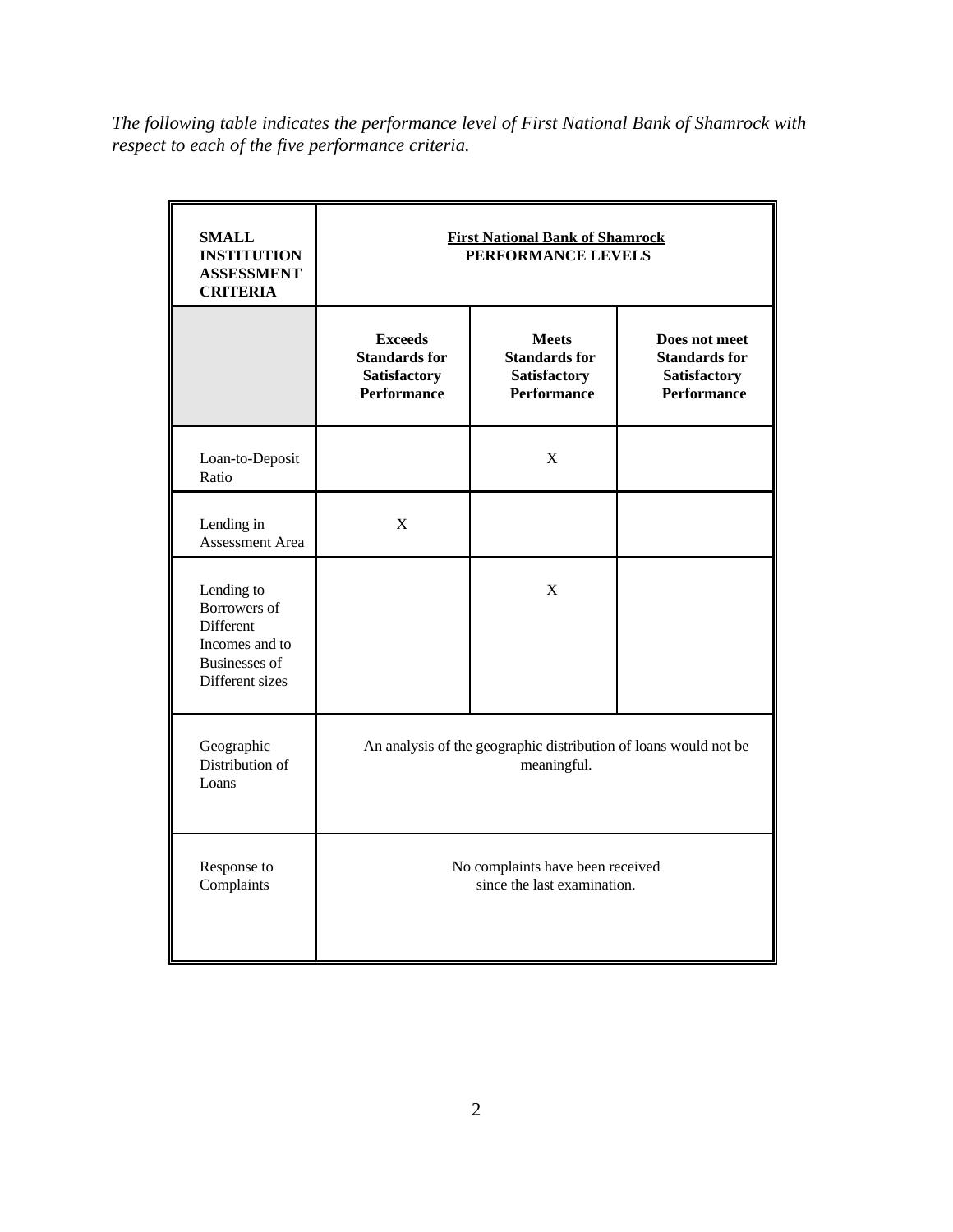#### **DESCRIPTION OF INSTITUTION**

First National Bank of Shamrock (FNB) is a \$25 million institution in Shamrock, Texas. The bank has no branches and one Automated Teller Machine. Deposit products include demand deposit, savings, NOW, super NOW, and money market accounts. The bank also offers certificates of deposit with various maturities. Loan products include agricultural, small business, real estate, and consumer loans. The bank does not make home equity loans. Loans represent 27% of total assets as of March 31, 1998. A breakdown of the loan portfolio by purpose is shown below.



Source: March 31, 1998 Report of Condition

FNB's financial condition is favorable. There are no legal impediments that interfere with its ability to make credit available in the assessment area.

#### **DESCRIPTION OF ASSESSMENT AREA**

The bank's assessment area is Wheeler County, Texas. The county is not located within a Metropolitan Statistical Area (MSA). The assessment area meets the requirements of the Community Reinvestment Act and does not arbitrarily exclude low- or moderate-income geographies. The 1990 U.S. Census reflects a county population of 5,879. This represents an 18% decline from the 1980 U.S. Census. The total population declined another 7% from 1990 through 1995.

The economic base of the assessment area is agricultural. Eighty-six percent of total county land is in farms or ranches. Agricultural related activities include cattle, wheat, cotton, and peanuts. There is no significant industrial base. Major employers include various independent school districts, and state and county government.

The updated median family income of all non-MSAs for the State of Texas is \$32,100. The county contains two Block Numbering Areas, one middle-income and one upper-income. Thirty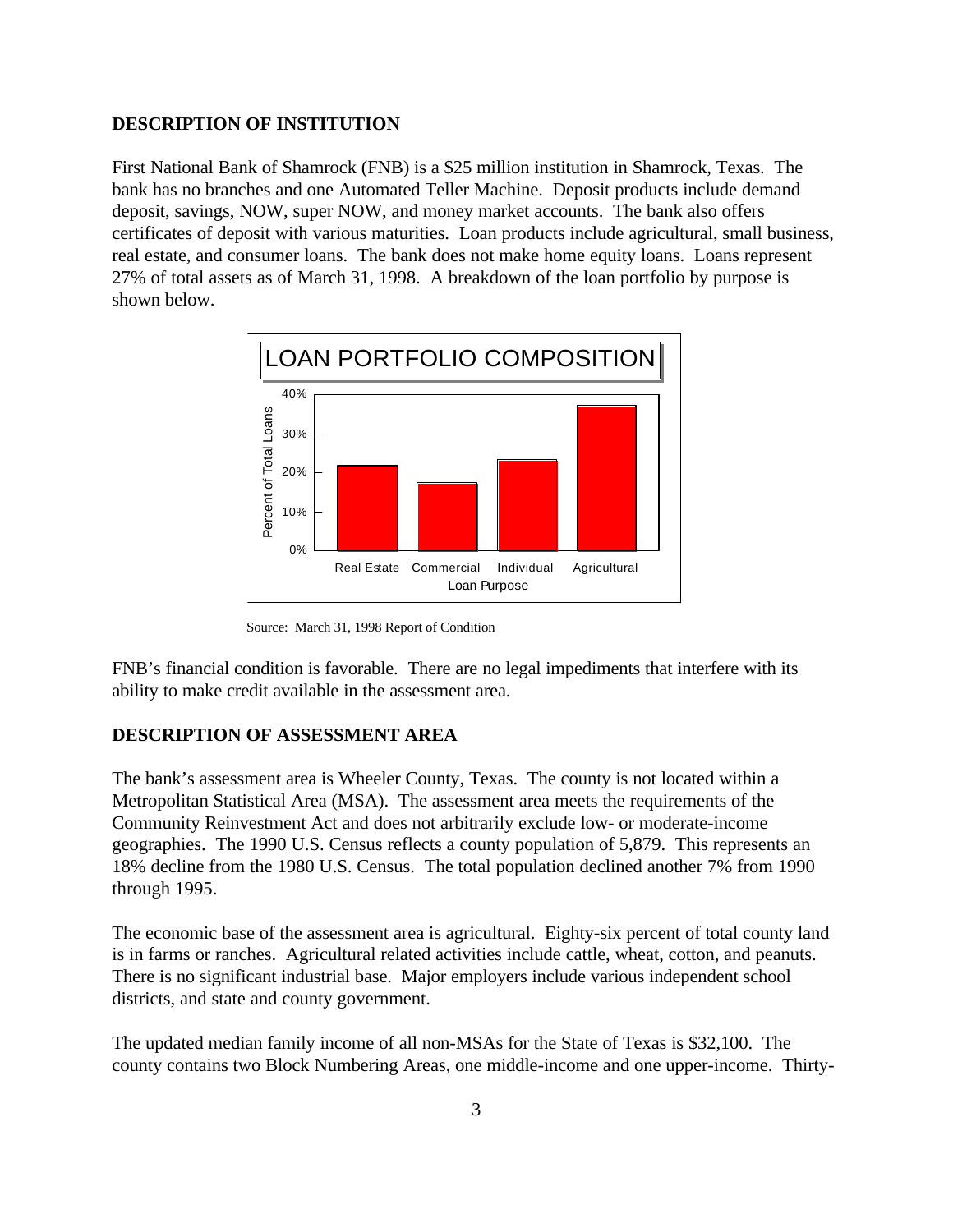five percent of total families in the assessment area are low- or moderate-income. Nineteen percent are middle-income, and forty-six percent are upper-income.

Credit needs in the assessment area include farm operations, cattle, small business, and various consumer needs. We performed a community contact during the evaluation. This contact stated that there are no significant unmet credit needs in the assessment area. The only other commercial bank with its main office in the assessment area is a small state-chartered bank in Mobeetie. Two community banks outside the assessment area have branches in Wheeler County, one of which is in the City of Shamrock.

## **CONCLUSIONS WITH RESPECT TO PERFORMANCE CRITERIA**:

### **Loan-to-Deposit Ratio**

The loan-to-deposit ratio is reasonable given the bank's size, financial condition, capacity to lend, and assessment area credit needs. The ratio has averaged 34% since March 31, 1996. The loanto-deposit ratio was 30% as of March 31, 1998. This ratio is considered reasonable because of the following factors:

- FNB's lending activity is generally consistent with that of similarly situated banks in the assessment area. The state-chartered community bank in Mobeetie had a loan-to-deposit ratio of 34% as of March 31, 1998. Before its recent purchase and conversion to a branch, a state-chartered bank in Shamrock had a loan-to-deposit ratio of 44% as of yearend 1997.
- FNB has a concentration of large balance depositors who have limited borrowing needs. Sixteen non-public depositors represent 10% of total deposits. These depositors have no borrowing relationships with the bank.
- The bank approves most the loan applications it receives. Only 11% of the 272 applications received thus far in 1998 have been denied.

### **Lending in the Assessment Area**

A substantial majority of loans are in the assessment area. Management performed a geographic distribution analysis of the loan portfolio in early 1998. This analysis showed that 92% of all loans are made to persons or businesses in the assessment area, with a majority of those to residents of Shamrock. We substantiated these results with our own analysis. Eighty-four percent of the loans we reviewed in our fair lending analysis were to borrowers who live in Wheeler County.